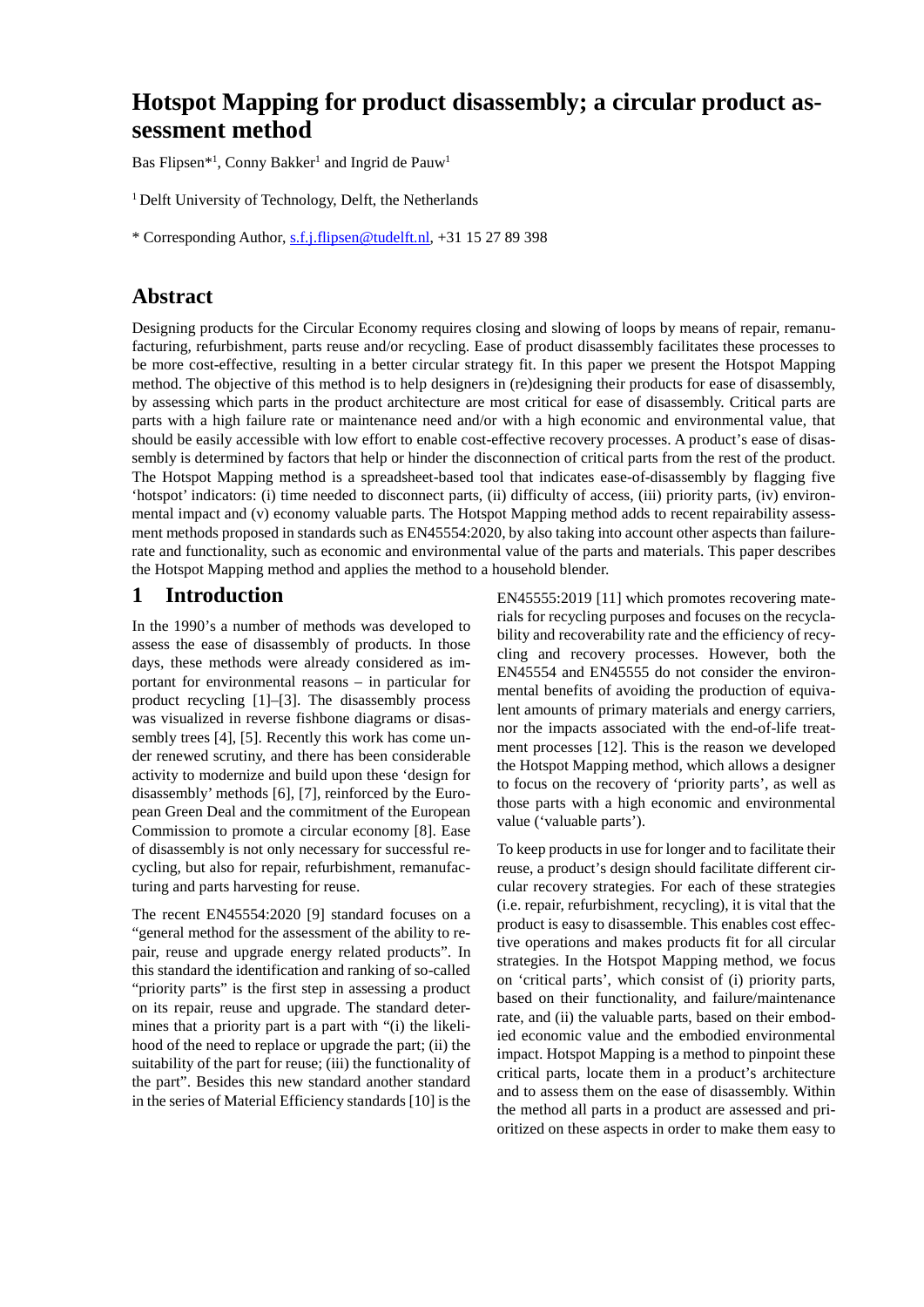reach while disassembling. The Hotspot Mapping method is a spreadsheet-based tool that indicates ease of disassembly by flagging five 'hotspot' indicators: (i) time needed to disconnect parts; (ii) difficulty of access (for instance the amount of force needed to disconnect a part); (iii) the part's failure rate and/or maintenance need; (iv) the part's economic value; and (v) the part's embodied environmental impact.

The first two indicators, time needed to disconnect parts and difficulty of access, are important factors for product repair and maintenance, but also for parts-harvesting for reuse. These indicators are also of value for the end of life recycling process, but considering that small household appliances (such as the blender in this paper) are generally not dismantled, but shredded as a whole [13] we think this indicator cannot be used for this purpose. Automated dismantling processes however are increasingly common for dismantling complex products that contain precious metals, such as for smartphones [14]. For these processes determining the ease of disassembly of critical parts might helpful.

Together with a visualization of the teardown sequence, the so-called disassembly map [6], it is now possible to locate the critical parts in the product architecture and assess them on the ease of part-disassembly. The Hotspot Mapping method is presented in the next section, followed by a product case study, where we applied the Hotspot Mapping method to a Solis household blender. We will discuss the learnings from the product case study and finalize with a conclusion.

# **2 Hotspot Mapping Method**

Ease of disassembly depends on product-related aspects, such as the type of tools used and their availability, and on context-related aspects, such as the availability of a repair manual. The Hotspot Mapping method focuses only on the product-related aspects. It assesses the product architecture by locating critical parts and the ease of reaching these.

### **2.1 Recording teardown activities**

In order to locate the critical parts, a product is dismantled to its core. Each step in the dismantling process is logged sequentially in a spreadsheet, which was based on the Disassembly Evaluation Chart from Kroll [15]. Ascreenshot of the spreadsheet can be found in [Figure .](#page-4-0) Each row represents one step in the dismantling process. The operator logs the necessary data to determine the five hotspot indicators: general properties, activity properties, difficulty of access, functional sensitivity and material properties. These data entries are described below.

Property 1. *General properties* include the part or subassembly's name, whether it's a single part or subassembly that is removed, and from which part or subassembly it is taken. When a part entry is assigned as being a subassembly it can and should be dismantled further in the disassembly map.

Property 2. The *Activity properties* consist of the activity (e.g. unscrewing), tools involved and their size, and the time needed to for the activity described. The time is the actual time involved while disassembling, because proxy times for pre-defined activities [16]–[18] are still too unreliable at the time of writing [12]. The tools used during the disassembling procedure are classified according to the EN45554 standard, where hand or basic tools are defined as class A tools and proprietary tools as class D, see table 1.

| <b>Category Description</b>                                                                                                                   | <b>Class</b> |  |  |  |  |
|-----------------------------------------------------------------------------------------------------------------------------------------------|--------------|--|--|--|--|
| Feasible with the use of no tool, or a<br>tool or set of tools that is supplied<br>with the product or spare part, or basic<br>(common) tools | A            |  |  |  |  |
| Feasible with product group specific<br>tools                                                                                                 | B            |  |  |  |  |
| Feasible with other commercially<br>available tools                                                                                           | C            |  |  |  |  |
| Feasible with proprietary tools                                                                                                               | D            |  |  |  |  |
| Not feasible with any existing tool                                                                                                           | E            |  |  |  |  |

**Table 1: Classification of tools as defined in the EN45554:2020 standard [9], [19].**

Property 3. The *Difficulty of Access* can be described by three properties: (i) the level of force needed in the process, (ii) the accessibility of the fastener and (iii) the positioning of the tool needed for the specific process.

- The amount of force has been defined on three levels based on the Maynard Operation Sequence Technique (MOST) work measurement system [16] as described in [6]. The operator can choose between three levels of force intensity: light (less than 5N), moderate (5 to 20N) and heavy resistance (exceeding 20N);
- The accessibility of the fastener is measured in three levels: clear access (where the fastener is visible for the operator), recessed access (where the fastener is accessible but not visible), and obstructed access (where the fastener is covered by another part or item like a sticker);
- The positioning of the tool is again divided in three levels which define the degree of precision required to position a tool or hand: no-to-low precision (when no tool is needed for successful finishing the particular step), moderate precision (when a tool is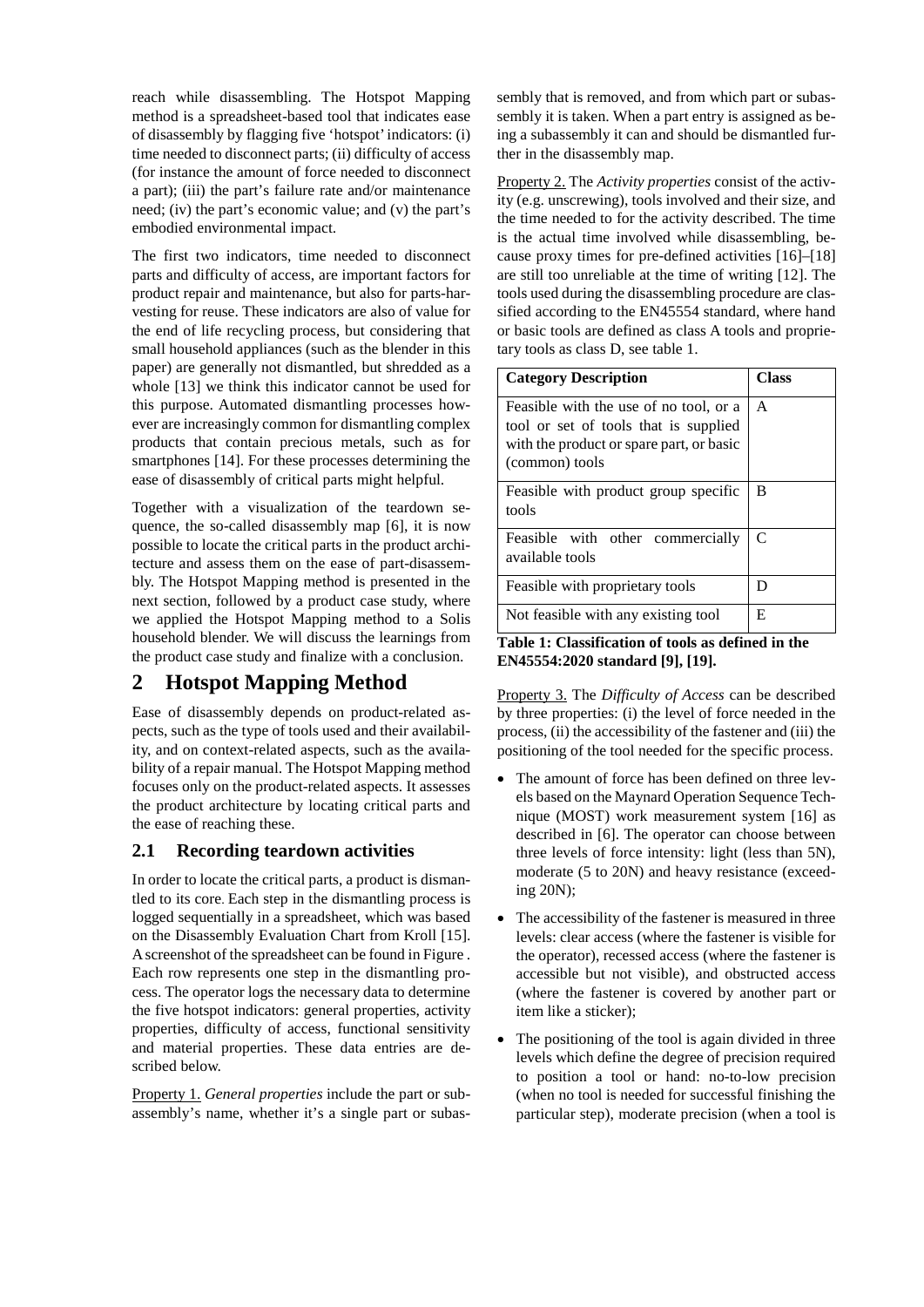needed but positioning is not precise), and high precision (when a tool is needed which is positioned with high precision).

Property 4. In the *Functional sensitivity* column, the operator enters data concerning the level of maintenance needed and the risk of failure during use. When available the operator can make use of the manufacturer's failure-rate and repair data. For certain product categories (for instance vacuum cleaners) this data is available in literature [20], in studies by the European Commission [21], and in consumer association statistics [22]. When no data is available the operator should rely on experience and common sense.

Property 5. In the *Material properties* column, the operator enters data about the part's material composition and its weight. When the operator has access to the Bill of Materials (BoM) of the assessed product it can make use of this data, otherwise the material has to be determined by using existing material-determination tables in literature. In the spreadsheet-tool the operator can choose from a range of material groups (like thermoset, metals, etc.), electronic components (like batteries, PCBs, etc.), or choose the option of mixed materials (with a main material contribution). In Hotspot Mapping, electronic parts like PCBs and batteries are not fully dismantled and should be logged as a part. The weight is measured with the help of a weighing scale and is entered in grams. To avoid duplicate contributions to the hotspot indicators the material properties data is entered only once per part.

### **2.2 Hotspot identification**

Once the product is disassembled and the table is completed the spreadsheet flags hotspot areas, based on five hotspot indicators.

The first indicator, *Time*, shows the steps which take the most time, where the  $80<sup>th</sup>$  percentile is flagged as yellow and the 90<sup>th</sup> as red.

The second indicator shows the difficulty of the *Activity* involved in disassembly, is calculated by summing the penalty points for the required tool(s) needed  $P_{class}$ , the force involved  $P_F$ , the accessibility  $P_{Acc}$  and the difficulty for positioning the tool(s)  $P_{Pos}$ .

$$
Activity = P_{class} + P_F + P_{Acc} + P_{Pos}
$$

Penalties for the used tools  $P_{class}$ , are classified according to the to the EN45554 standard, where class A tools are not penalized (0 points) while class B to E tools are penalized with a penalty of 1 to 4 points. The other three penalties range from 0 to 2 penalty points, where 0 points is given to a no-to-low level of impact (level 0), 1 to moderate impact (level 1) and 2 to high impact (level 2). For instance, for the force penalty, zero points are given for forces less than 5N (no-to-low, level 0), 1 point for forces in between 5N to 20N (moderate resistance, level 1) and 2 points when activity involves forces above 20N (heavy resistance, level 2). The activity indicator is flagged yellow when it equals or exceeds 4 penalty points, and red when it equals or exceeds 6 penalty points.



**Figure 1: Different material groups' economic value versus embodied environmental impact** [23]**.**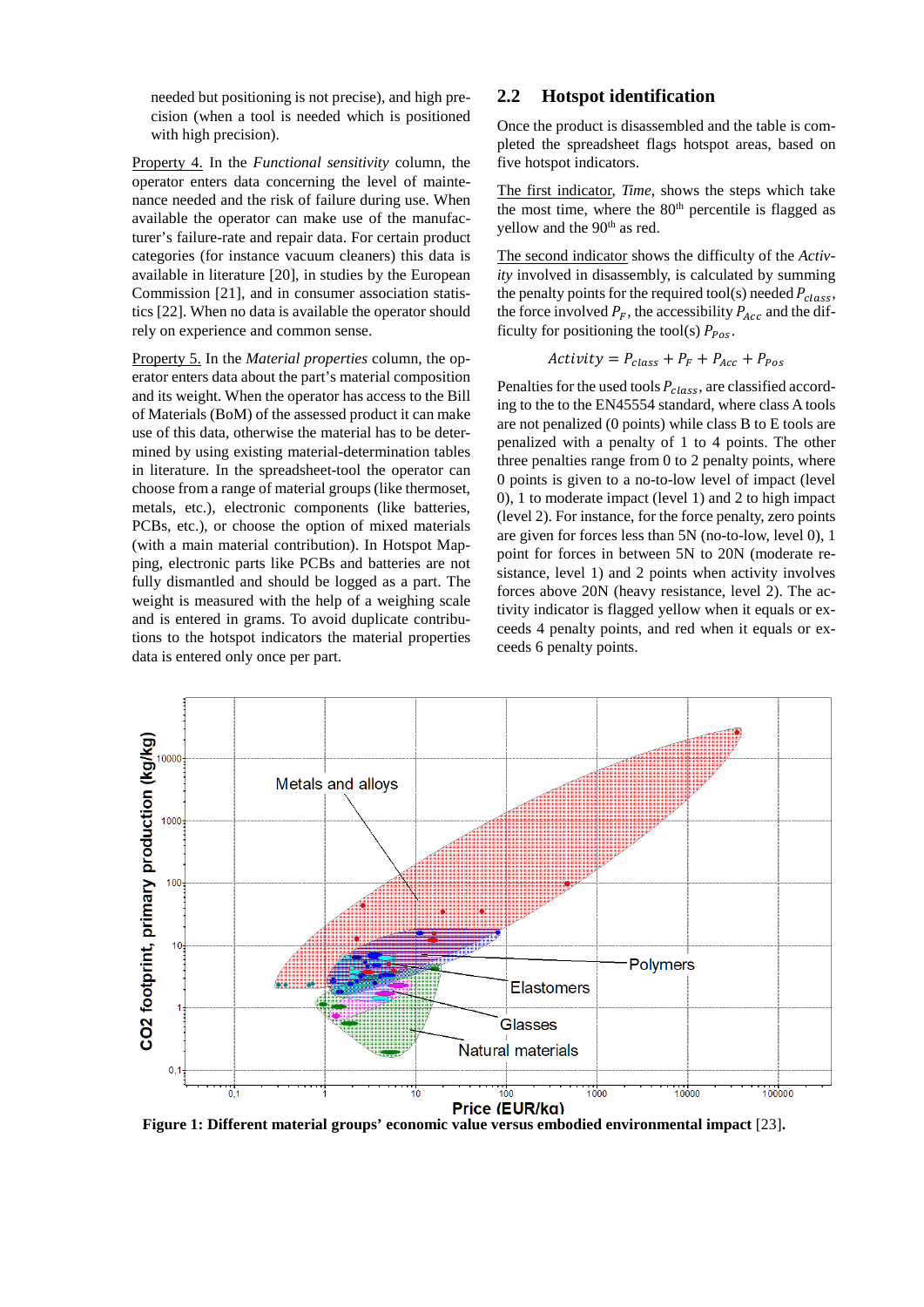The third indicator shows the *Priority of the Part*. Priority parts, as defined by EN45554 are parts which have a high functionality and involve high maintenance. These parts require priority when improving ease of access and depth in the product architecture. Parts which are flagged yellow or red are the priority parts. This indicator is the result of summing penalty points from the level of Maintenance  $P_{Main}$  and the level of Functionality  $P_{Funct}$  for the part involved in this particular step.

#### Priority Part =  $P_{Main} + P_{Funct}$

Just like the penalty points in the second indicator, three levels are defined, where no-to-low impact (level 0) is not penalized, and moderate (level 1) and high impact (level 2) are penalized with respectively 1 and 2 points. The activity indicator is flagged yellow when it equals or exceeds 3 penalty points, and red when it equals 4 penalty points.

The fourth and fifth indicator are based on the embodied *Environmental impact* and the embodied *Economic value* of the part in question. The most valuable parts are important for effective recycling strategies but also for parts reuse purposes for instance in refurbishment or remanufacturing. The embodied environmental impact and the economic value of each part is calculated using the averaged  $CO<sub>2</sub>$  footprint and averaged material price based on the Cambridge Engineering Selector (CES) Edupack level 1 database [23]. Figure 1 shows the range of impact for several materials and material groups. Both the *Environmental* and *Economic Indicators* are flagged when the part has the highest embodied impact or value, where the  $80<sup>th</sup>$  percentile is flagged as yellow and the 90<sup>th</sup> as red.



**Figure 2: a "knolled" layout of the bottom motorassembly of the Solis household blender.** 

Critical parts and associated disassembly activities can now easily be identified by the coloured flags in the indicators, the. Together with a visualization of the teardown sequence, the so-called Disassembly Map [6], [7], it is now easy to locate them in the product architecture. The disassembly map gives a visual impression of the disassembly depth of each critical part, and the use of specifically designed icons and colour codes makes it easy to assess how time-consuming and difficult it is to reach these parts. With this knowledge a designer can rearrange the parts in the product architecture where critical parts are easier to disassemble.

## **3 Blender case study**

To illustrate the tool and its functionality for assessing a product's architecture on circular recovery strategies the Solis 837 household blender was disassembled and evaluated [24]. Figure 2 shows the "knolled" image of the bottom base module and figure 3 shows the complete product.

The blender was disassembled and evaluated using the Hotspot Mapping method. The product consists of two major subassemblies, the top-half can-assembly (including the cutting knife set, the transmission and the glass jug), and the bottom-base motor assembly (including all the electronics and the motor). The product is a sturdy blender containing a large number of parts and materials, including metals, plastics, rubber and glass, but also a large number of electronics such as PCB's, a display and a high-power electromotor. The disassembly process consisted of non-destructive activities and was stopped at the point where irreversible fasteners like solder was involved, and de-soldering or cutting was needed to disconnect the parts.

Figure 4 shows the Hotspot Map of the blender. 55 disassembly operations, or tasks, were needed to disassemble 39 parts, and in 12 of the disassembly steps, 6 different **tools** were needed. All parts were relatively **easy** to disconnect: no red flags are shown in the **activity** indicator column, only two yellow flags:



**Figure 3: the Solis 837 household blender. Left the Bottom Base module and right the Top Half.**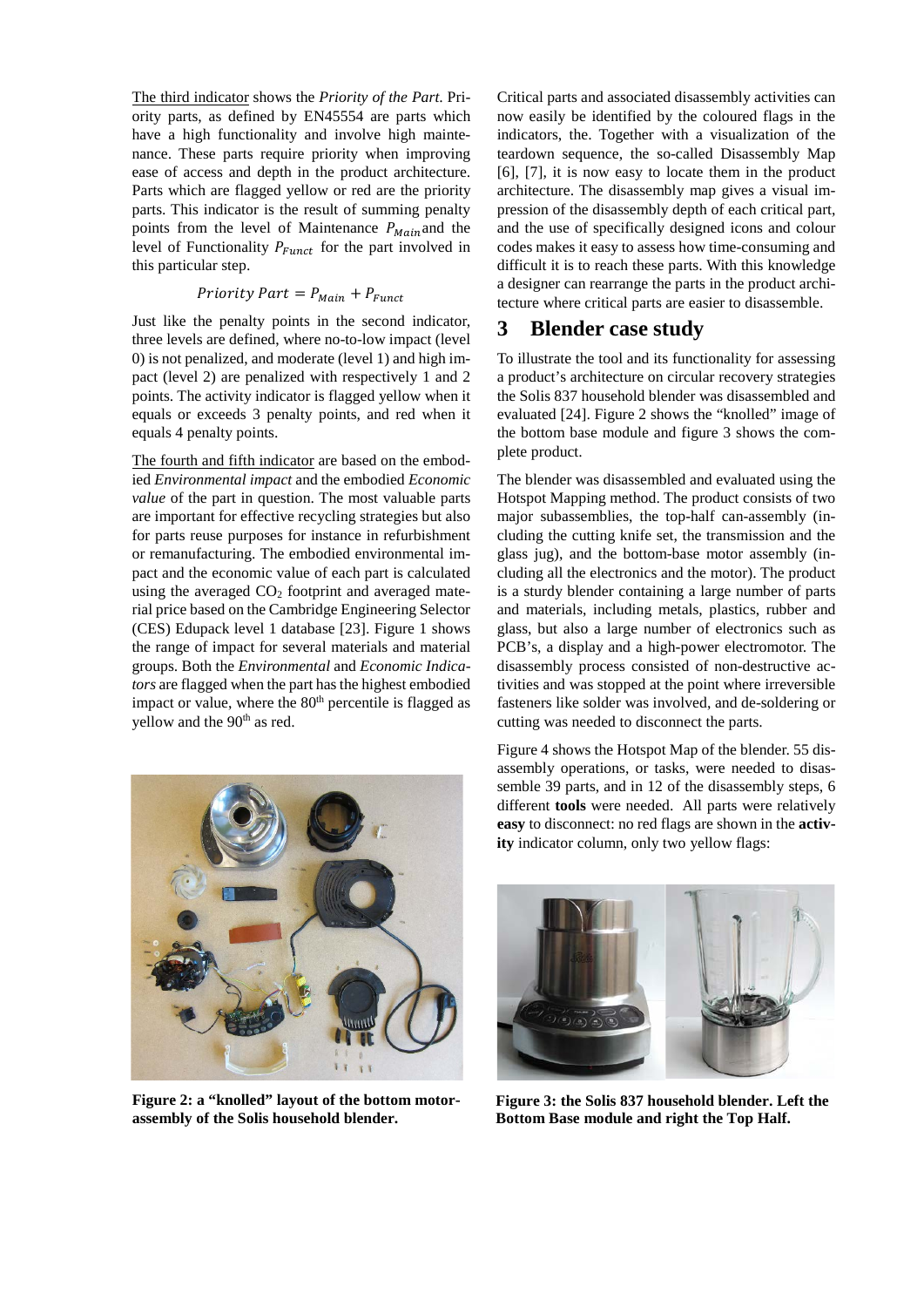#### **HotSpot Mapping Datasheet**

|                            |                          |                           | <b>General project information</b>                      |           |                             | <b>Overall HotSpot Results</b>                       |                |                      |  |  |                                             |  |                                                                                 |                                                                                                                                        |                    |   |                 |   |                         |           |                                      |  |
|----------------------------|--------------------------|---------------------------|---------------------------------------------------------|-----------|-----------------------------|------------------------------------------------------|----------------|----------------------|--|--|---------------------------------------------|--|---------------------------------------------------------------------------------|----------------------------------------------------------------------------------------------------------------------------------------|--------------------|---|-----------------|---|-------------------------|-----------|--------------------------------------|--|
|                            |                          |                           | <b>Brand name</b>                                       | Solis     |                             | <-------- You can enter data in the light blue cells |                |                      |  |  | <b>Total:</b><br><b>Average:</b>            |  |                                                                                 |                                                                                                                                        |                    |   |                 |   |                         |           |                                      |  |
|                            |                          |                           | <b>Product categon Blender</b>                          |           | top & bottom module         |                                                      |                |                      |  |  |                                             |  |                                                                                 | time to disassemble 211 sec                                                                                                            |                    |   | - force         |   | $\overline{2}$          |           | [1=low  5=high  10=extreme]          |  |
|                            |                          |                           | <b>Authors</b>                                          | IP & BFL  |                             |                                                      |                |                      |  |  |                                             |  |                                                                                 | number of tasks                                                                                                                        | 55                 |   | - accessibility |   | $\mathbf{1}$            |           | [1=clear  5=moderate  10=difficult]  |  |
|                            |                          |                           | <b>Date</b>                                             | $i$ un-20 |                             |                                                      |                |                      |  |  |                                             |  |                                                                                 | number of steps                                                                                                                        | 39                 |   | - positioning   |   | $\overline{\mathbf{3}}$ |           | [1=easy  5=moderate  10=difficult]   |  |
|                            |                          |                           | Location                                                | Delft     |                             |                                                      |                |                      |  |  |                                             |  |                                                                                 | number of tools                                                                                                                        | 12                 |   |                 |   |                         |           |                                      |  |
|                            |                          |                           |                                                         |           |                             |                                                      |                |                      |  |  |                                             |  |                                                                                 |                                                                                                                                        |                    |   |                 |   |                         |           |                                      |  |
|                            |                          | <b>General properties</b> |                                                         |           |                             | <b>Activity properties</b>                           |                |                      |  |  |                                             |  | Difficulty of AcceFunctional sensitivity Material properties HotSpot Indicators |                                                                                                                                        |                    |   |                 |   |                         |           |                                      |  |
|                            |                          |                           |                                                         |           |                             | Time to disomed to                                   |                |                      |  |  |                                             |  |                                                                                 |                                                                                                                                        |                    |   |                 |   |                         |           |                                      |  |
|                            |                          |                           |                                                         |           |                             |                                                      |                |                      |  |  |                                             |  |                                                                                 |                                                                                                                                        |                    |   |                 |   |                         |           |                                      |  |
|                            |                          |                           | SJDSESSMAN                                              |           | Required tool               |                                                      |                |                      |  |  |                                             |  |                                                                                 | Material group<br>Functionality                                                                                                        |                    |   |                 |   |                         |           |                                      |  |
|                            | See oumbe                |                           | Part of                                                 |           |                             |                                                      |                |                      |  |  | Accessibility<br>Positionine                |  |                                                                                 |                                                                                                                                        |                    |   |                 |   | Priority Par            | Environme |                                      |  |
|                            |                          |                           |                                                         |           |                             |                                                      | Tool size      |                      |  |  |                                             |  |                                                                                 |                                                                                                                                        |                    |   | Activity        |   |                         |           |                                      |  |
|                            |                          |                           |                                                         |           |                             |                                                      |                | Task frequency       |  |  |                                             |  |                                                                                 |                                                                                                                                        |                    |   |                 |   |                         |           | <b>Notes</b>                         |  |
|                            | 1 Top half               | yes                       | main assembly                                           | Remove    | Hands                       |                                                      | $\overline{1}$ | $\overline{1}$       |  |  |                                             |  | level 0 - level 0 - level 0 - Nic for low precision.                            |                                                                                                                                        |                    |   |                 |   |                         |           | Top of the blender                   |  |
|                            | $2$ Lid                  | yes                       | <b>Top half</b>                                         | Remove    | Hands                       |                                                      |                | $\overline{1}$       |  |  | level 0 - level 0 - level 0 - Was to low to |  |                                                                                 |                                                                                                                                        |                    |   |                 |   |                         |           |                                      |  |
|                            | 3 Top lid cap            | no                        | Lid                                                     | Remove    | Hands                       |                                                      | $\overline{1}$ | $\overline{1}$       |  |  |                                             |  |                                                                                 | level 0 - level 0 - level 0 - level 0 - level 1 - Thermoplastic                                                                        | 23                 |   |                 |   | Þ                       |           |                                      |  |
|                            | 4 Top lid                | no                        | Lid                                                     | Remove    | Hands                       |                                                      | $\overline{1}$ | $\overline{1}$       |  |  |                                             |  |                                                                                 | level 0 - level 0 - level 0 - level 0 - level 1 - Mixed materials mainh 148                                                            |                    |   |                 |   |                         | P         |                                      |  |
| 5 <sub>1</sub>             | <b>Blade holder</b>      | yes                       | main assembly Unscrew                                   |           | Hands                       |                                                      | 1              | 5                    |  |  |                                             |  | level 1 - level 0 - level 1 - Minderate precision                               |                                                                                                                                        |                    | P | P               |   |                         |           |                                      |  |
|                            | 6 nut                    | no                        | <b>Blade holder mo Unscrew</b>                          |           | Wrench                      | 10                                                   |                | 10<br>$\overline{1}$ |  |  |                                             |  |                                                                                 | level 2 - level 0 - level 2 - level 0 - level 0 - Stainless Steel                                                                      | 3                  |   |                 |   |                         |           |                                      |  |
| $\overline{7}$<br>$\bf{8}$ | washer                   | no                        | <b>Blade holder mo Remove</b>                           |           | Hands                       |                                                      |                | $\overline{2}$       |  |  |                                             |  |                                                                                 | level 0 - level 0 - level 0 - level 0 - level 0 - Stainless Steel                                                                      | $\mathbf{1}$<br>22 |   |                 | P |                         |           |                                      |  |
| 9 <sup>°</sup>             | Blade 01<br>Blade 02     | no                        | Blade holder mo Remove<br>Blade holder mo Remove        |           | Hands<br>Hands              |                                                      | 1              | $\overline{2}$       |  |  |                                             |  |                                                                                 | level 0 - level 0 - level 0 - level 1 - level 2 - Stainless Steel<br>level 0 - level 0 - level 0 - level 1 - level 2 - Stainless Steel | $5\overline{2}$    |   |                 | P |                         |           |                                      |  |
|                            |                          | no                        |                                                         |           |                             |                                                      |                | $\overline{2}$       |  |  |                                             |  |                                                                                 |                                                                                                                                        | $\overline{z}$     |   |                 | P |                         |           |                                      |  |
|                            | 10 Blade 03<br>11 Washer | no                        | <b>Blade holder mo Remove</b><br>Blade holder mo Remove |           | Hands<br>Lever / Prybar     |                                                      |                | 20                   |  |  |                                             |  |                                                                                 | level 0 - level 0 - level 0 - level 1 - level 2 - Stainless Steel<br>level 2 - level 0 - level 1 - level 0 - level 0 - Stainless Steel | $\mathbf{1}$       |   | Þ               |   |                         |           |                                      |  |
|                            | 12 Rubber washer         | no                        | Blade holder mo remove                                  |           |                             |                                                      | 1              | $\overline{2}$       |  |  |                                             |  | level 0 - level 0 - level 1 - level 2 - level 2 - Rubber                        |                                                                                                                                        | $\mathbf{1}$       |   |                 | Þ |                         |           |                                      |  |
|                            | 13 Screws                | no<br>no                  | <b>Blade holder mo Unscrew</b>                          |           | hands<br>Screwdriver T3     |                                                      | $\overline{a}$ | 40                   |  |  |                                             |  |                                                                                 | level 0 - level 0 - level 1 - level 0 - level 0 - Stainless Steel                                                                      | 5                  |   |                 |   |                         |           |                                      |  |
| 14                         | <b>Bearing module</b>    | ves                       | <b>Blade holder mo Remove</b>                           |           | Hands                       |                                                      | 1              |                      |  |  |                                             |  | level 0 - level 0 - level 0 - www.communecisions                                |                                                                                                                                        |                    |   |                 |   |                         |           |                                      |  |
|                            | 15 Rubber bearing        | no                        | Bearing module Remove                                   |           | Hands                       |                                                      |                | $\overline{1}$       |  |  |                                             |  | level 0 - level 0 - level 0 - level 1 - level 2 - Rubber                        |                                                                                                                                        | $\mathbf{1}$       |   |                 | P |                         |           |                                      |  |
| 16                         | <b>Washer bearing</b>    | no                        | Bearing module Remove                                   |           | Hands                       |                                                      |                | $\overline{1}$       |  |  |                                             |  |                                                                                 | level 0 - level 0 - level 0 - level 0 - level 0 - Stainless Steel                                                                      | $\mathbf{1}$       |   |                 |   |                         |           |                                      |  |
| 17                         | Axis unit bearing no     |                           | Bearing module Remove                                   |           | Hands                       |                                                      | $\overline{1}$ | $\overline{1}$       |  |  |                                             |  |                                                                                 | level 0 - level 0 - level 0 - level 2 - level 2 - Stainless Steel                                                                      | 64                 |   |                 |   |                         |           | because we dont dismantle this       |  |
|                            |                          |                           |                                                         |           |                             |                                                      |                |                      |  |  |                                             |  |                                                                                 |                                                                                                                                        |                    |   |                 |   |                         |           | assembly any further we don't define |  |
|                            | 18 Rubber Sheath         | no                        | <b>Blade holder mo Remove</b>                           |           | Hands                       |                                                      | $\mathbf{1}$   | $\mathbf{1}$         |  |  |                                             |  | level 0 - level 0 - level 0 - level 0 - level 0 - Rubber                        |                                                                                                                                        | 12                 |   |                 |   |                         |           |                                      |  |
|                            | 19 Can Bottom            | no                        | <b>Blade holder mo Remove</b>                           |           | Hands                       |                                                      |                | $\overline{1}$       |  |  |                                             |  |                                                                                 | level 0 - level 0 - level 0 - level 0 - level 2 - Mixed materials mainh 143                                                            |                    |   |                 |   | P                       | P         |                                      |  |
|                            | 20 Can base module yes   |                           | <b>Top half</b>                                         | remove    | Hands                       |                                                      | 1              | $\overline{1}$       |  |  |                                             |  | level 0 - level 0 - level 1 - handerate precision                               |                                                                                                                                        |                    |   |                 |   |                         |           |                                      |  |
|                            | 21 Screws                | no                        | Can base module Unscrew                                 |           | Screwdriver T10             |                                                      | 4              | 20                   |  |  |                                             |  |                                                                                 | level 0 - level 0 - level 1 - level 0 - level 0 - Stainless Steel                                                                      | 5 <sup>1</sup>     |   |                 |   |                         |           |                                      |  |
|                            | 22 Outer can base        | no                        | Can base moduli Remove                                  |           | Hands                       |                                                      |                | $\overline{1}$       |  |  |                                             |  |                                                                                 | level 0 - level 0 - level 0 - level 0 - level 0 - Stainless Steel                                                                      | 107                |   |                 |   | P                       | P         |                                      |  |
| 23                         | Inner can base           | no                        | Can base modul Remove                                   |           | Hands                       |                                                      |                | $\overline{1}$       |  |  |                                             |  |                                                                                 | level 0 - level 0 - level 0 - level 0 - level 0 - Thermoplastic                                                                        | 106                |   |                 |   |                         |           |                                      |  |
|                            | 24 Can holder ring       | n <sub>0</sub>            | <b>Top half</b>                                         | Remove    | Hands                       |                                                      |                | $\overline{1}$       |  |  |                                             |  |                                                                                 | level 0 - level 0 - level 0 - level 0 - level 0 - Thermoplastic                                                                        | 28                 |   |                 |   |                         |           |                                      |  |
|                            | 25 Can rubber            | no                        | <b>Top half</b>                                         | Remove    | Hands                       |                                                      |                | $\overline{1}$       |  |  |                                             |  | level 0 - level 0 - level 0 - level 0 - level 2 - Rubber                        |                                                                                                                                        | 12                 |   |                 |   |                         |           |                                      |  |
|                            | 26 Glass jug             | no                        | <b>Top half</b>                                         | Remove    | Hands                       |                                                      |                | $\overline{1}$       |  |  |                                             |  | level 0 - level 0 - level 0 - level 0 - level 2 - Glass                         |                                                                                                                                        | 1549               |   |                 |   | P                       | P         |                                      |  |
|                            | 27 Motor casing          | no                        | main assembly                                           | Remove    | Hands                       |                                                      | $\mathbf{1}$   | 10                   |  |  |                                             |  |                                                                                 | level 0 - level 0 - level 0 - level 0 - level 2 - Thermoplastic                                                                        | 78                 | Þ |                 |   |                         |           |                                      |  |
| 28                         | Motor unit               | yes                       | main assembly                                           | Unscrew   | Screwdriver Ph1             |                                                      | $\overline{a}$ | 30                   |  |  |                                             |  | level 0 - level 0 - level 1 - Minderate precision                               |                                                                                                                                        |                    | Þ |                 |   |                         |           | Bottom of the blender                |  |
| 29                         | Shaft connector          | no                        | main assembly                                           | Unscrew   | Uncommon tool               |                                                      | $\overline{1}$ | 5                    |  |  |                                             |  |                                                                                 | level 1 - level 0 - level 1 - level 1 - level 2 - Mixed materials mainly 26                                                            |                    | Þ |                 | P |                         |           |                                      |  |
|                            | (screw bit)              |                           |                                                         |           |                             |                                                      |                |                      |  |  |                                             |  |                                                                                 |                                                                                                                                        |                    |   |                 |   |                         |           |                                      |  |
| 30 <sub>2</sub>            | Motor unit               | yes                       | main assembly                                           | Unscrew   | Screwdriver Ph1             |                                                      |                | 5                    |  |  |                                             |  |                                                                                 | level 1 - level 0 - level 1 - Magazierate precision - -                                                                                |                    |   |                 |   |                         |           |                                      |  |
| 31                         | Switch holder            | no                        | main assembly                                           | Remove    | Screwdriver Ph1             |                                                      | $\overline{1}$ | 5                    |  |  |                                             |  |                                                                                 | level 1 - level 0 - level 1 - level 0 - level 2 - Thermoplastic                                                                        | 22                 | P |                 |   |                         |           |                                      |  |
|                            | 32 Motor unit            | yes                       | main assembly                                           | Unscrew   | Screwdriver Ph1             |                                                      | $\overline{2}$ | 5                    |  |  |                                             |  | level 1 - level 0 - level 1 - Moderate precise                                  |                                                                                                                                        |                    | Þ |                 |   |                         |           |                                      |  |
|                            | 33 Casing                | no                        | main assembly                                           | Remove    | Hands                       |                                                      | 1              | $\mathbf{1}$         |  |  |                                             |  |                                                                                 | level 0 - level 0 - level 0 - level 0 - level 2 - Stainless Steel                                                                      | 750                |   |                 |   |                         | P         |                                      |  |
|                            | 34 Interface casing      | no                        | Motor unit                                              |           | Disconnect s Lever / Prybar |                                                      |                | $\overline{a}$       |  |  |                                             |  |                                                                                 | level 1 - level 0 - level 1 - level 0 - level 2 - Thermoplastic                                                                        | 6                  |   |                 |   |                         |           |                                      |  |
|                            | 35 DC motor              | no                        | Motor unit                                              | Remove    | Hands                       |                                                      | 1              | 20                   |  |  |                                             |  |                                                                                 | level 0 - level 0 - level 0 - level 1 - level 2 - E-motor                                                                              | 1635               |   |                 | P | P.                      | P         |                                      |  |
|                            | 36 Interface casing      | no                        | Motor unit                                              |           | Disconnect s Lever / Prybar |                                                      |                | $\overline{a}$       |  |  |                                             |  |                                                                                 | level 1 - level 0 - level 1 - level 0 - level 2 - Thermoplastic                                                                        | 6                  |   |                 |   |                         |           |                                      |  |
|                            | 37 Buttons 01            | no                        | Motor unit                                              | Remove    | Hands                       |                                                      |                | $\overline{1}$       |  |  |                                             |  |                                                                                 | level 0 - level 0 - level 0 - level 0 - level 2 - Thermoplastic                                                                        | 6                  |   |                 |   |                         |           |                                      |  |
| 38                         | Button <sub>03</sub>     | no                        | Motor unit                                              | Remove    | Hands                       |                                                      |                | $\overline{1}$       |  |  |                                             |  |                                                                                 | level 0 - level 0 - level 0 - level 0 - level 2 - Thermoplastic                                                                        | $\overline{2}$     |   |                 |   |                         |           |                                      |  |
|                            | 39 Buttons 02            | n <sub>0</sub>            | Motor unit                                              | Remove    | Lever / Prybar              |                                                      | 1              | $\overline{1}$       |  |  |                                             |  |                                                                                 | level 0 - level 0 - level 1 - level 0 - level 2 - Thermoplastic                                                                        | 5                  |   |                 |   |                         |           |                                      |  |
| 40                         |                          |                           |                                                         |           |                             |                                                      |                |                      |  |  |                                             |  |                                                                                 |                                                                                                                                        |                    |   |                 |   |                         |           |                                      |  |

<span id="page-4-0"></span>**Figure 4: the Hotspot Map of the Solis Blender.**

- Step 6 required high force, as the blade holder module was tightly screwed with a nut and bolt. Unscrewing them also required a high precision placing of the tools.
- Step 11 needed high-force prying, because a washer was tightly clipped around the bolt, and it took considerable time before it slid from bold.



**Figure 5: the axis bearing module with the worn down rubber sheath keeping it in place and protecting the bearing.** 

In step 12 and 17 two **priority parts** were addressed, the rubber sheath keeping the axis bearing module in place and the axis bearing module itself, see figure 5. Both parts are crucial for the functionality of the product, where the rubber sheath deteriorates over time because of its close contact with acid liquids dripping from the glass jug through the bearing module to the bottom motor subassembly. When the rubber sheath is deteriorated, the liquids from the jug drip slowly in the bearing, wherein the bearing is going to run rough and finally jams. Replacement of the rubber sheath should be easy to extend the life of this product.

The **time** required for disassembling was critical for more parts. Some parts required multiple tasks before they could be removed. For instance, to reach the bearing module, four screws had to be unscrewed (step 13) before the bearing module could be removed (step 14).

Based on the 5 indicators, the DC electromotor came out as the main critical part (step 35). It is red-flagged on the time-to-remove indicator, and both the environmental and economic indicator. Because this part is required for the primary function but only needs low maintenance the part is flagged yellow on the priority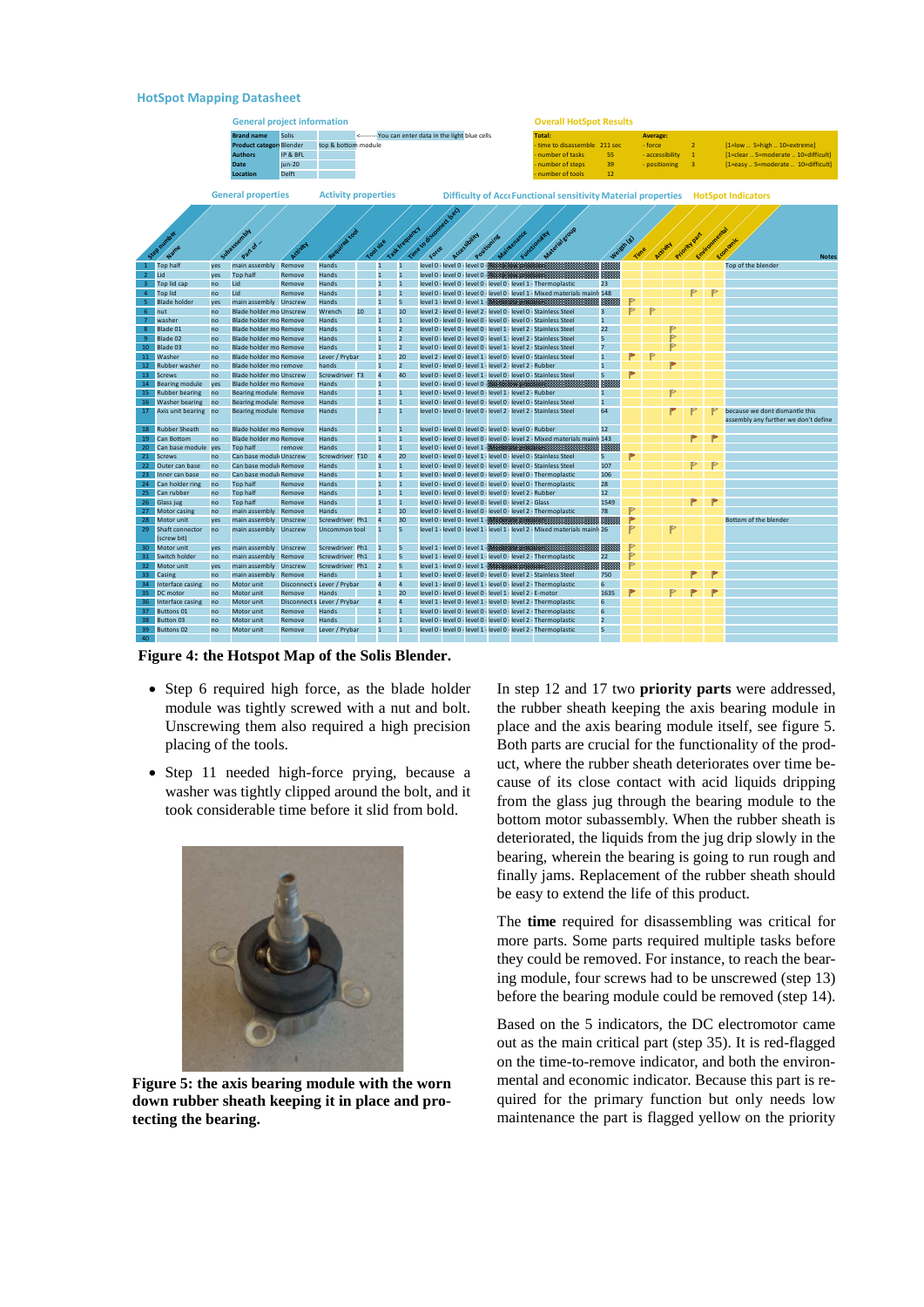

**Figure 6: the three second-critical parts derived from the hotspot map: glass jug (left), the can bottom (top right) and the metal blender casing (bottom right).**

part indicator. Obviously, this part is the most important part and should be easily accessible in the product architecture.

Other critical parts, with each two red flags under the **environmental** and **economic** indicators are (i) the can bottom (step 19), (ii) the glass jug (step 26) and (iii) the metal bottom-casing (step 33), see figure 6. All three of them contain valuable materials with a large embodied environmental impact (metals and glass) and all have a high mass. These parts are very well reachable within the current product architecture, and thus easy to disassemble for refurbishment or recycling purposes.

The indicator system also shows other parts with a moderate impact (with one red flag or multiple yellow flags), which are not discussed further here.

# **4 Discussion & Conclusion**

In this paper, we have proposed a method to identify hotspots for ease-of-disassembly in a product architecture. The systematic approach of evaluating the disassembly of a product can be used by designers to assess the suitability of a product design on circular aspects. The Hotspot Mapping method combines the disassembly of a product with the logging of all steps needed to reach the most critical parts in the product architecture. This results in five indicators: time needed to disconnect parts, difficulty of access, priority parts, environmental impact and economy valuable parts, which show the criticality of the part or the activity involved. The Hotspot Mapping method is unique because it also includes the economic and environmental value of parts, which distinguishes this method from existing repairability assessment methods. In this way, it gives designers a focus for redesign towards the Circular Economy and allows designers to learn from earlier iterations and from assessments of others.

Based on the assessment of the Blender case we identified a priority part we did not anticipate before the analysis, the rubber sheath containing the axis bearing unit. This part wears down during use, and should be easy to replace when a longer product life is wanted. Furthermore, based on the environmental and economic indicators, the bigger metal and glass components and the bigger electronic parts (the DC motor) contribute the most to the product's value. These parts do not tend to fail that often and could easily be harvested for refurbishment or remanufacturing processes.

While logging all activities in the Hotspot map, it became apparent that time varies depending on the operator, and a standardized proxy-time per activity is preferred over measured time. Currently, there are several researches investigating proxy times [12], [17], [25] but this has not matured sufficiently to be implemented in this tool yet.

The more qualitative assessment criteria referring to the Accessibility and the Functional Sensitivity columns, are not strictly defined yet, and their assessment depends on the category the product belongs to. For instance, there is a difference in force needed to dismantle a dishwasher compared to the dismantling of a smartphone. Also, knowledge on failure rate and maintenance is not always readily available to the user of the Hotspot Mapping. To further improve the tool, it could incorporate scoring criteria as used in the FMEA method, which is commonly used to predict the chances of failure of the parts in products.

A final point for discussion is that the embodied environmental impact indicator and the economic value indicator are both based on averaged data for materialonly aspects, leaving out the influence of the production process. Generally speaking, the impact of materials exceeds that of the production impact and thus this approach could be a good and simple route to follow. The simplicity of the database limits its use for massproduced consumer products embodying only commonly used materials. When the product contains special or technical materials a more detailed environmental impact and economic value analysis should be executed. Consequently, this tool is very applicable for mass-produced consumer products using common materials and to a lesser extend to products using specialty materials.

## **5 Literature**

- [1] C. B. Boks, W. C. J. Brouwers, E. Kroll, and A. L. N. Stevels, "Disassembly Modeling : Two Applications to a Philips 21 " Television Set," *Proc. 1996 IEEE Int. Symp. Electron. Environ.*, pp. 224–229, 1996.
- [2] S. McGlothlin and E. Kroll, "Systematic